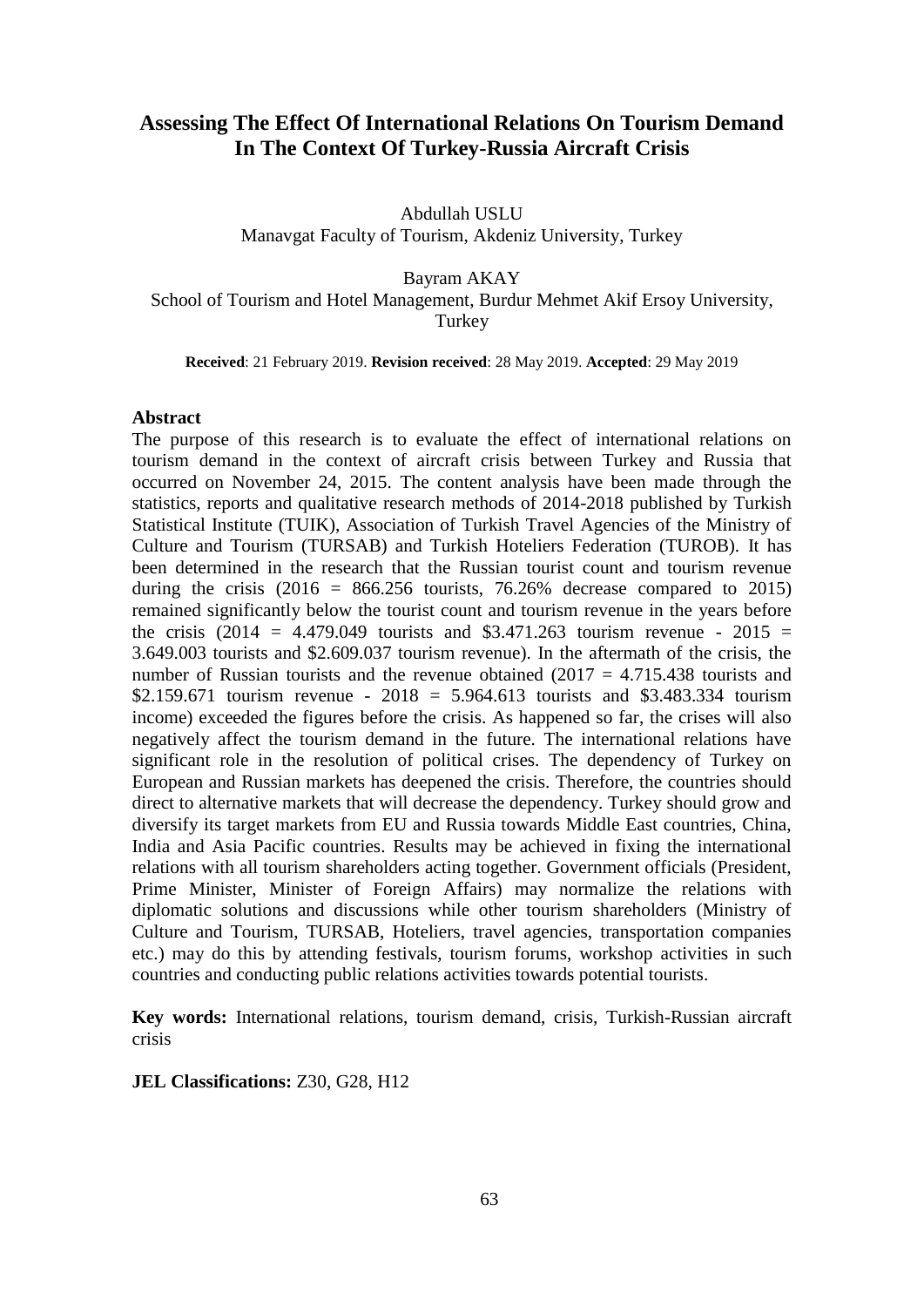#### **1. Introduction**

The relations between Turkey and the Russian Federation is based on a deeprooted heritage (Can et al., 2018: 14). Political, economic and social relations between the two countries have shown continuous development especially during the 2000s (Erşen, 2016: 153). The fact that Turkey shot down the SU-24 type Russian, which violated the air space, near the Syrian border on November 24, 2015 caused a crisis between Turkey and Russia (İmambeyli, 2015: 1; Can et al., 2018:14).

The political crisis that occurred between the two states has significantly damaged the tourism sector (Seçilmiş et al., 2017: 498). Even the rumors of the crisis in the tourism sector, which is very sensitive to any crisis, cause the cancellation of reservations (Albeni & Ongun, 2005: 97). In recent years, global crises such as natural disasters, internal conflicts, epidemics, technological failures, terrorist attacks, biosecurity threats, economic, political and political instability, attacks on September 11 and the Gulf War have affected the tourism demand negatively (Köşker, 2017: 217).

The tourism sector, which developed with the industrial revolution, has played an important role in the development of the country's economies since the 1950s and has been one of the three most important sectors since the 2000s. According to the data of World Tourism Organization (UNWTO), in 2017, the number of tourists traveling around the world will be 1.326.000.000 and tourism revenue will be \$1.340.000.000 and these figures will reach 1.602.000.000 in terms of tourist count and 2 trillion dollars in terms of revenue. These figures indicate that the tourism sector has become an important economic power for tourist-attracting countries. Macroeconomic indicators exhibit that tourism constitutes 11.7% of GDP in the world and is the largest sector providing one of the twelve jobs in the world (Alvarez et al., 2007: 453). Tourism still represents one of the largest economic sectors and is widely recognized as an important factor for country development (Lustick & Kincl, 2012) and it is an important part of the country national economy (Gajdošik et al.,2015). However, in the tourism sector, crises cause great losses due to uncontrollable natural disasters, political disagreements, socio-economic changes, terrorism and conflict, wrong policies or management mistakes (Aymankuy, 2001: 105). In such cases, it can be said that at least a certain proportion of the international tourism movements have shifted from the regions with the crisis to safer areas; whereby the countries experiencing the crisis have lost some of their tourism income to other countries (Yeşiltaş et al., 2008: 182).

Although there are many studies that assess the effects of crises on tourism demand, no studies were encountered that examines the effects of international relations in crises on tourism demand in the literature scan made regarding the crisis in the tourism sector. The purpose of this study is to assess the effect of international relations on tourism demand by years in the context of the aircraft crisis between Turkey and Russia occurred on November 24, 2015. The study will first discuss the international relations and tourism, tourism demand, crisis in tourism and its management, the factors that cause the crisis and the aircraft crisis between Turkey and Russia. Then, the aim and question of the research, findings and suggestions will be included.

# **2. [Literature Review](https://tureng.com/tr/turkce-ingilizce/literature%20review)**

#### **2.1. International Relations and Tourism**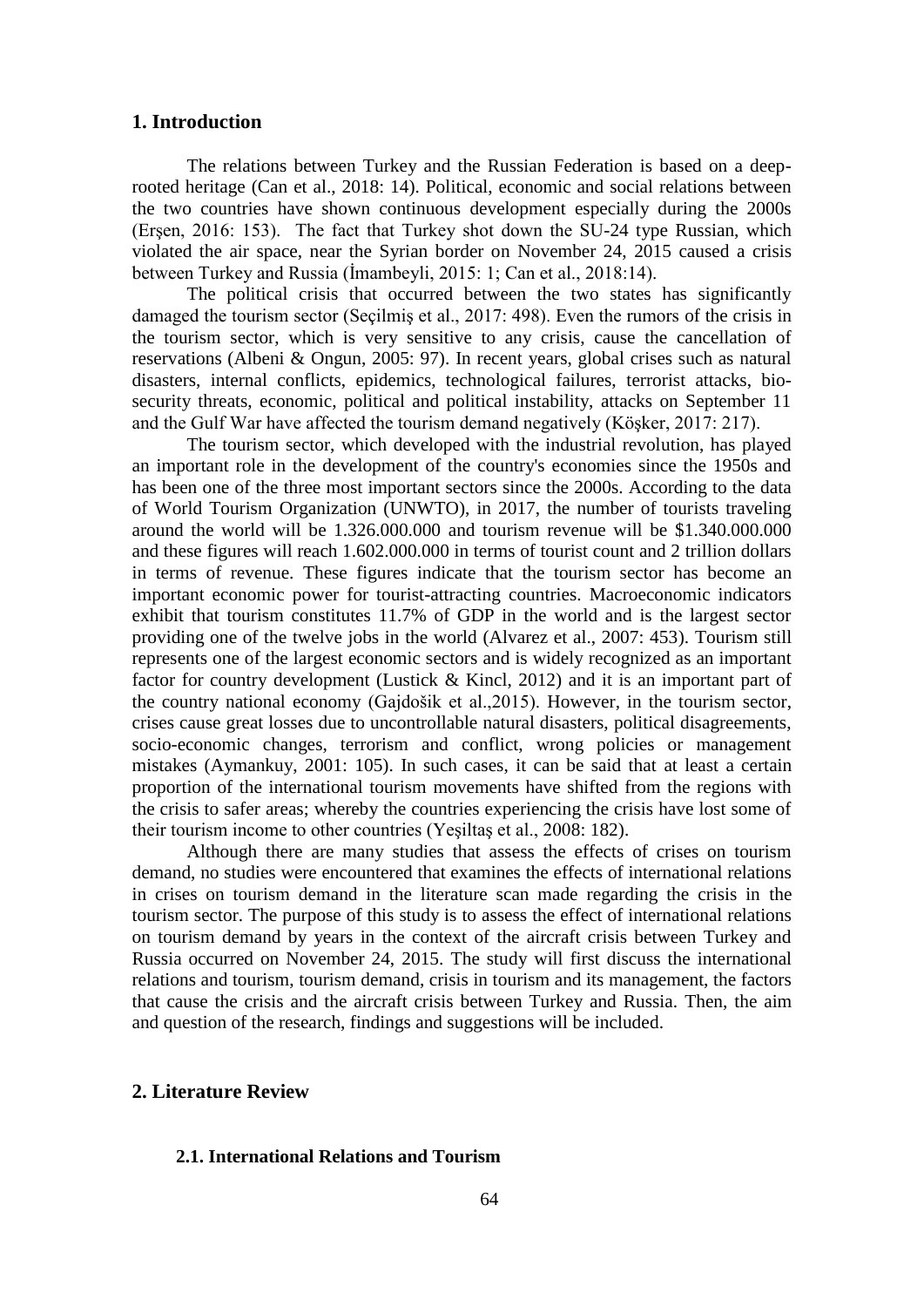International relations as a concept is started to be used as inclusive of all political, social, touristic, cultural, economic, sportive, religious relations not only between states but also governments, societies, international organizations, nongovernment organizations and non-state institutions that go beyond countries (Aydemir & Bal, 2018: 73).

International relations and tourism mesh across areas (political, economic and socio-cultural), issues (intercultural understanding, travel security, democracy development and environmental protection) and stakeholders (tourists, destinations, hosts, employees, businesses, governments, countries in different stages of development, non-governmental organizations and multinational companies). Stakeholders can be private, public or business groups (travelers, organizations or corporations). Their relationships develop in the context of globalization, borders and their possible contributions to world peace (Konrad, 2017).

Tourism is not just a matter of national growth, but must be conceptualized as part of international relations. Due to its increasingly international nature, tourism is inseparable from the field of international relations. Therefore, researches on political sciences and international relations must be added to the researches of tourism economy, geography and sociology (Clancy, 2011).

The activities of tour operators and airline companies in particular among the tourism actors internationally operating in tourism. Political and economics upheavals in one part of the world may affect travel to and from other parts, altering tourism flows and producing a knock-on economic effect. Governments can impose tourism "sanctions" that are every bit as effective as commodity embargoes. Some countries have used tourism to help solve balance of trade surpluses, to project a particular image or to promote their own ideology. Establishing and operating a tourism industry can be seen as an example of means of developing the modernization and improvement or of structural dependency or neo-colonization (Frances, 2010: 11).

# **2.2. Tourism Demand**

Tourism demand is "the number of people who buy or benefit from the touristic goods and services that are offered for sale at a certain price or for the benefit of tourists" (Olalı, 1981: 165). According to another definition, it is "the amount of people willing to buy tourism products and services, supported by sufficient purchasing power and leisure time" (Bahar & Kozak, 2013: 107).

Participation in the tourism movement may consist of individual, group or mass tourists traveling to a different location. The demand for tourism consists of three components together with the people who consume. These are (Kozak et al., 2015: 63);

- "Effective demand" that goes a tourism destination and directly participates in tourism activities,
- "Potential demand" that has a desire to travel but cannot fulfill this request due to time and monetary limitations,
- "Deferred tourism demand", which can travel when stimulated but does not have sufficient knowledge about the facilities and activities provided.

Tourism demand is influenced by economic factors, social-psychological and external factors. a) Economic Factors: Income, price, transportation, exchange rate, distance, accommodation and supply capacity and promotion activities (Tunç & Saç, 2000). b) Social-psychological factors: Fashion, pleasures and habits, rest, relaxation, leisure, gender, age, family structure, occupation, culture and education level and social value judgments (Bahar & Kozak, 2013: 116). c) External Factors: Political and social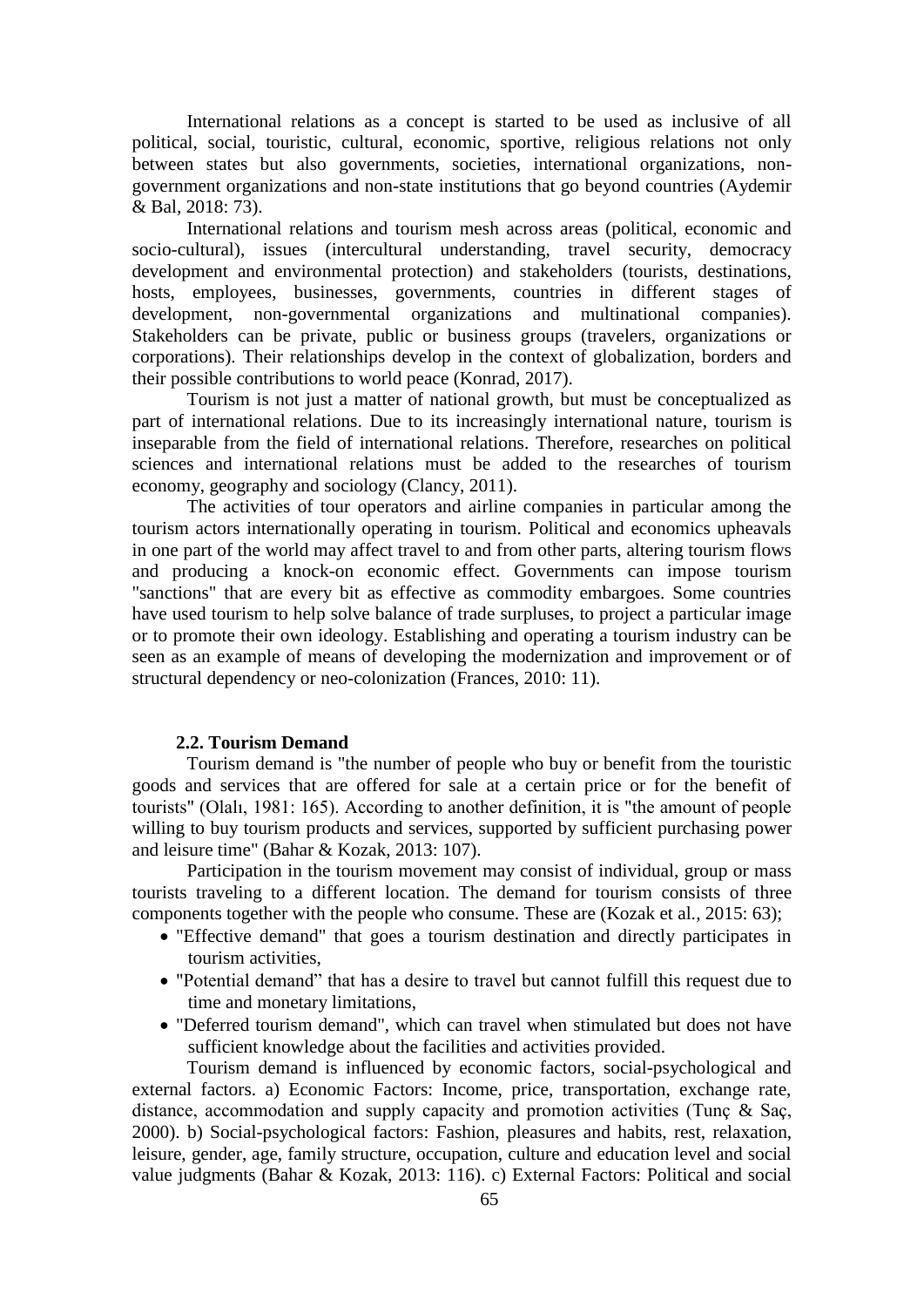environment, war, terror, natural disasters, economic growth or stagnation, epidemics, technological progress, development in the lower and upper structure, Olympic games, great events, social-cultural attractiveness are external factors (Fletcher et al., 2012: 36). In addition Loganathan et al. (2018) state that a flexible and low exchange rate promotes international tourism demand primarily in developing countries.

The majority of the factors that restrict tourism demand are due to state or political practices. These are caused by the taxation of travels, the increase or tightening of state controls and the seasonal nature of tourism. Again, a number of restrictions regarding visa applications and the short duration of stay have negative consequences for tourism demand. In addition, tourism demand is negatively affected if the tourist attraction country or destination's investments in infrastructure and superstructure are lacking. Similarly, the competitiveness of a country with low economic status will decrease with other competing tourism countries (Bahar & Kozak, 2013: 118). Otherwise tax issues are a partial problem of platform economy regulation for the countries (Ključnikov et al, 2018)

#### **2.3. Crisis and Its management in tourism sector**

As in other sectors, natural disasters and catastrophes, epidemics, economic turmoil and terrorism create crises leading to a significant decrease in tourism demand in the tourism sector (Beirman, 2003). The potential impacts of tourism crises can be evaluated on the basis of the "severity", "area" and "duration" of the crises upon assessing with a focus on tourism demand. According to its severity; there are crises that are ineffective, mild, severe, very severe and that can even bring tourism visits to a complete standstill. According to geographical domains; it can be observed to be limited to a small area, or to be effective in a whole community of cities, a country or even group of countries (Pizam, 1999: 9). Crisis in tourism is "the situations where, individually or collectively the tourists, tourism industry members and destinations face with changes that may create destructive effects" (Henderson, 2007:13).

World Tourism Organization (WTO) defines crisis as "all events that occur in unexpected moments, which reduce the confidence of tourists in the destination and hinder the usual activities of tourism enterprises". Crisis management includes activities that need to be carried out within the span of the crisis, such as the identification of warning signals, the establishment of protection and prevention mechanisms, and covers a long period of time (Paksoy, 1999: 5). The Asia-Pacific Travel Association (PATA) defines the tourism crisis as "any natural or natural disaster that has the potential to affect the tourism industry" (Simone, 2007). In another definition; tourism crisis is defined as the situation that threatens the normal functioning of tourism and the conduct of tourism-related affairs (Sönmez et al., 1999: 1314).

Crisis management is the process of taking and implementing the necessary precautions to evaluate the crisis by taking the signals of crisis and evaluating the crisis with the least loss. Crisis management is a process of evaluating warning signals against possible crises before the crisis, evaluating the preparation and prevention systems and establishing preparation and prevention systems, trying to control the crisis during the crisis and minimizing the effects and ensuring the return to equilibrium (Tüz, 2002: 2).

#### **2.4. Factors causing crisis**

Factors leading to the crisis can be divided into environmental (external) and organizational (internal) factors. The environmental factors causing the crisis can be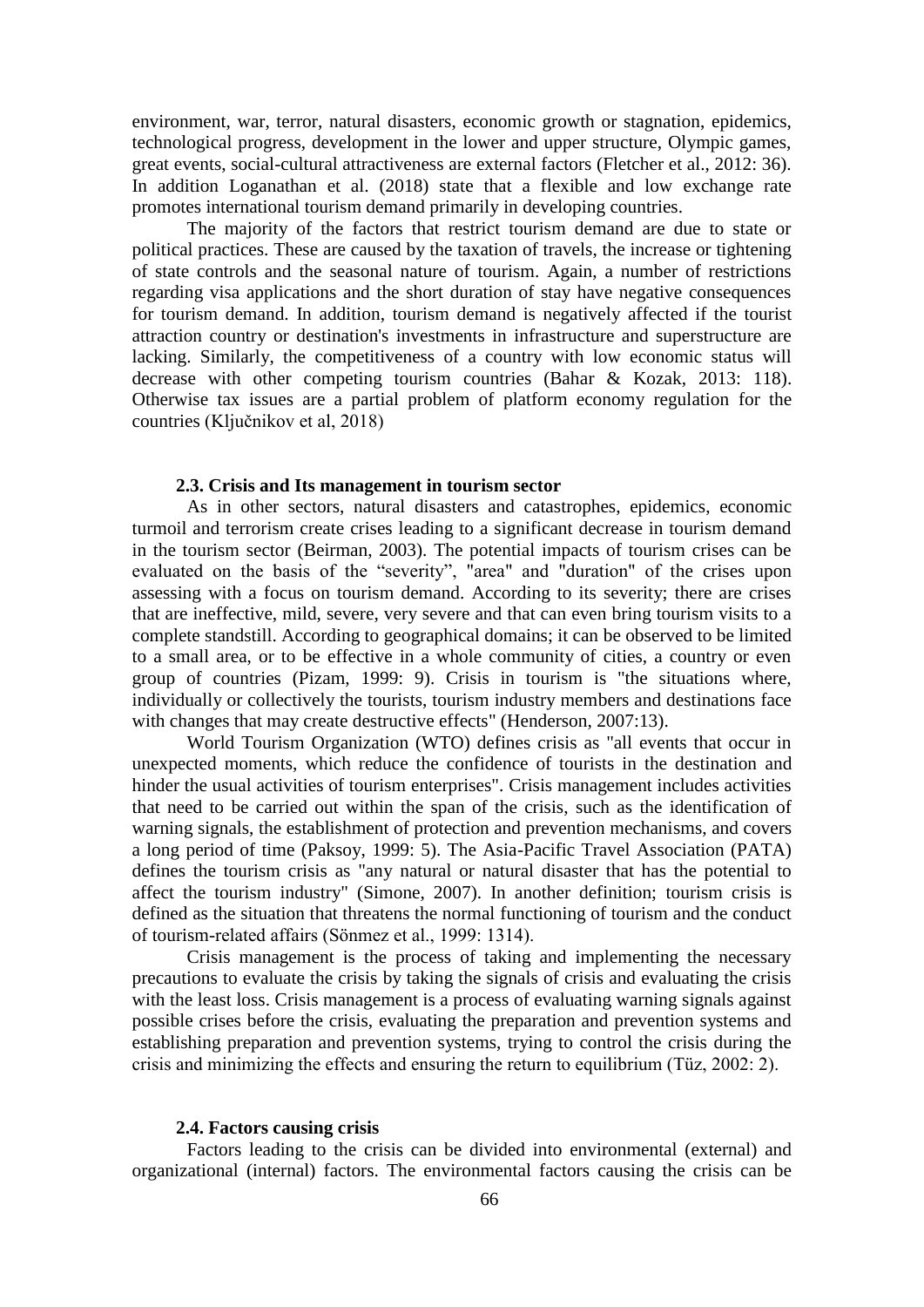characterized as external and organizational factors as internal causes. Economic environment, legal and political environment, technological developments, natural disasters, accidents and terrorism, socio-cultural environment, competition and international environment may be included in external factors; while the management quality (Tengilimoğlu and Öztürk, 2004: 174-178) and organizational structure, lack of management, lack of adequate information systems, habits and experiences, internal blindness may be counted among internal factors (Dinçer, 1992: 322). Scope of the tourism crises is shown in Table 1.

|                      | <b>Table 1 Scope of Tourism Crises</b> |                                 |  |  |  |
|----------------------|----------------------------------------|---------------------------------|--|--|--|
| Area                 | <b>External</b>                        | <b>Internal</b>                 |  |  |  |
| Economic             | Recession                              | <b>Increasing Costs</b>         |  |  |  |
|                      | <b>Exchange Rate Fluctuations</b>      | Revenue Fall                    |  |  |  |
|                      | Taxes                                  | Inefficiency                    |  |  |  |
| <b>Political</b>     | <b>Government Policies</b>             |                                 |  |  |  |
|                      | International relations                |                                 |  |  |  |
|                      | Instability                            |                                 |  |  |  |
|                      | Terror                                 |                                 |  |  |  |
| Socio-cultural       |                                        | Personnel Strength              |  |  |  |
|                      | Chaos                                  | <b>Cultural Conflicts</b>       |  |  |  |
|                      | Crime                                  | Overdevelopment                 |  |  |  |
| <b>Environmental</b> | Natural disasters                      |                                 |  |  |  |
|                      | (Fire, quake, flood etc.)              |                                 |  |  |  |
|                      | Pollution                              | <b>Environmental Distortion</b> |  |  |  |
|                      | Epidemics                              |                                 |  |  |  |
| <b>Technological</b> | <b>Computer System Errors</b>          |                                 |  |  |  |
|                      | <b>Mechanical Errors</b>               |                                 |  |  |  |
|                      | Design Errors                          | <b>Transportation Accidents</b> |  |  |  |
| <b>Commercial</b>    |                                        | Competition                     |  |  |  |
|                      |                                        | <b>Labor Disputes</b>           |  |  |  |
|                      | Legislation                            | <b>Management Decisions</b>     |  |  |  |
|                      | Government Intervention                | <b>Human Errors</b>             |  |  |  |

Source: Henderson (2007: 6).

As observed in the table, economic, political, socio-cultural, environmental, technological and commercial internal and external causes can cause tourism crises in a regional, national and universal scale (Henderson, 2016; Davras & Aktel, 2018). September 11 attacks in 2001, Iraq War in 2003, terrorist attacks in Madrid in 2004, Egypt and Bombay in 2005 and London in 2006, the tsunami disaster in the Asia-pacific region in 2004, the outbreak in the UK in 2001, Avian influenza epidemics in Asia in 2003-2004 are examples of tourism crises (Okumuş & Karamustafa, 2005). Unexpected tragedies, such as airline crashes, disasters and currency instability also decreases international tourism demand (Loganathan et al., 2018).

The tourism sector in our country is also affected by a number of national and international events. Economic crises in 1994, 2000, 2001 and 2008 (Ayaz, 2016), Marmara region earthquake in 1999 and the Iraq-Kuwait War that took place between 2003 and 2011, Avian influenza in 2006 and the Syrian Civil War that has continued since 2011 can be seen as a number of events that negatively affect the tourism of our country (Davras & Aktel, 2018).

#### **2.5. Aircraft Crisis between Turkey and Russia**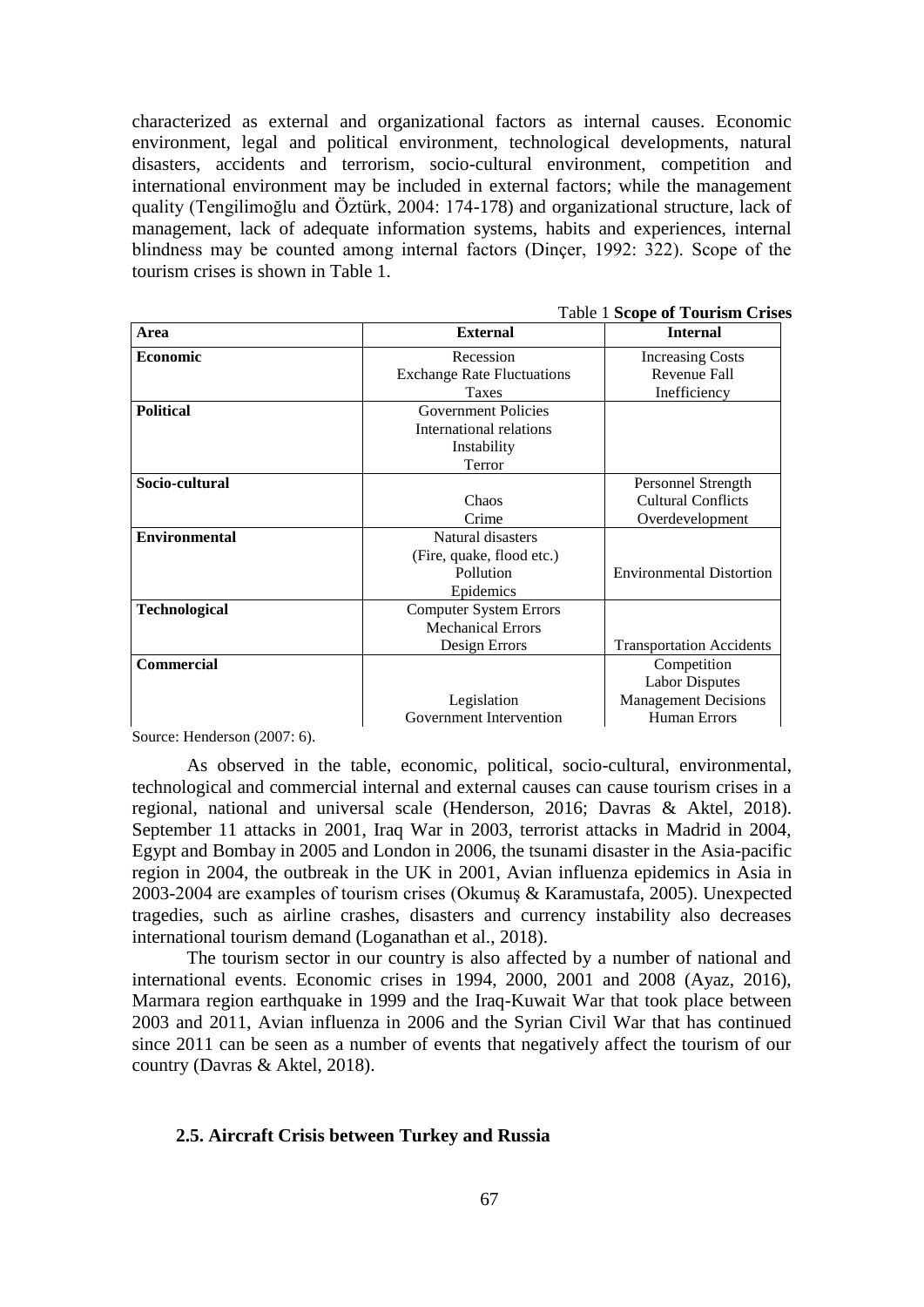The "Arab Spring", which started in 2010, spread with a domino effect and started to blow an air of objection and strong opposition against governments in countries where there were serious problems about democracy and had authoritarian administrations (Demir, 2016). The first important demonstration against the regime was held in Dera on 15 March 2011 in Syria and then the events developed rapidly (Eker, 2014: 22).

While the Turkish government wanted the overthrow of the Assad regime, the Russian government, in addition to economic support, has even sent its army into Syrian territory in order to support the Assad regime. The conflicts of interest arising as a result of the exchange of moves led to the escalation of tension between Turkey and Russia (Yenişehirlioğlu et al., 2016: 77). A bomber aircraft of Russian air forces, which violated the Turkish air space and continued to do so despite all the warnings, was shot down by the jets belonging to Turkish Air Forces on November 24, 2015. After this incident, the statements of the Russian leader Putin and the Russian administration almost brought the Turkish-Russian relations to a standstill (Şahin et al., 2017: 474).

After the aircraft crisis, Russian authorities announced that they decided to impose several economic and social sanctions against Turkey. These sanctions are as follows (Yenişehirlioğlu et al., 2016: 77; Şahin et al., 2017: 474):

- Cancellation of the license of Turkish tour operators in Russia,
- Cancellation of charter flights from Russia to Turkey,
- Stopping the sale of package tours to Turkey,
- Discontinuing visa-free travel application,
- Stopping the import of some food products as of 1 January 2016,
- Cessation of the cooperation between the Russian universities and Turkey, The first step in the process of normalization of Turkish-Russian relations was

laid on June 12, 2016 by the letter of President Recep Tayyip Erdoğan to Russia's President Vladimir Putin on the Russian Unity Day. Then, two leaders met in St. Petersburg on August 9, 2016 and it was announced after the meeting that an agreement was made to bring the relations back to the pre-crisis situation (Şahin et al., 2017: 474).

Prime Minister Binali Yıldırım went to Moscow on 6 December 2016 with the invitation of his Russian counterpart, Dmitry Medvedev. Yıldırım met with the President of the Federation Council, Valentina Matviyenko, Prime Minister Medvedev and, finally, President Putin in the Kremlin. In order to deepen the economic cooperation in the contacts, the general status of bilateral relations, especially the joint projects in the fields of energy, agriculture, tourism, industry and transportation, and regional-international developments were discussed (Çulha, 2016: 227). After these meetings, Turkish-Russian relations have returned to normal in 2017. Indeed, the number of Russian tourists visiting Turkey in 2016 was 866.256 compared to 2015 and there was a 26% decline. In 2017, 4.715.438 tourists came and an increase of 444.35% occurred compared to the previous year (Ministry of Culture and Tourism, Directorate General for Promotion, 2018: 5).

#### **3. Methodology**

The research is based on text/document scan from the qualitative research methods, which is defined as obtaining data by scanning all written and verbal records kept retrospectively such as books, newspapers, magazines, reports, encyclopedia and letters (Kozak, 2015: 31; Yıldırım & Şimşek, 2008: 8). Quantitative and qualitative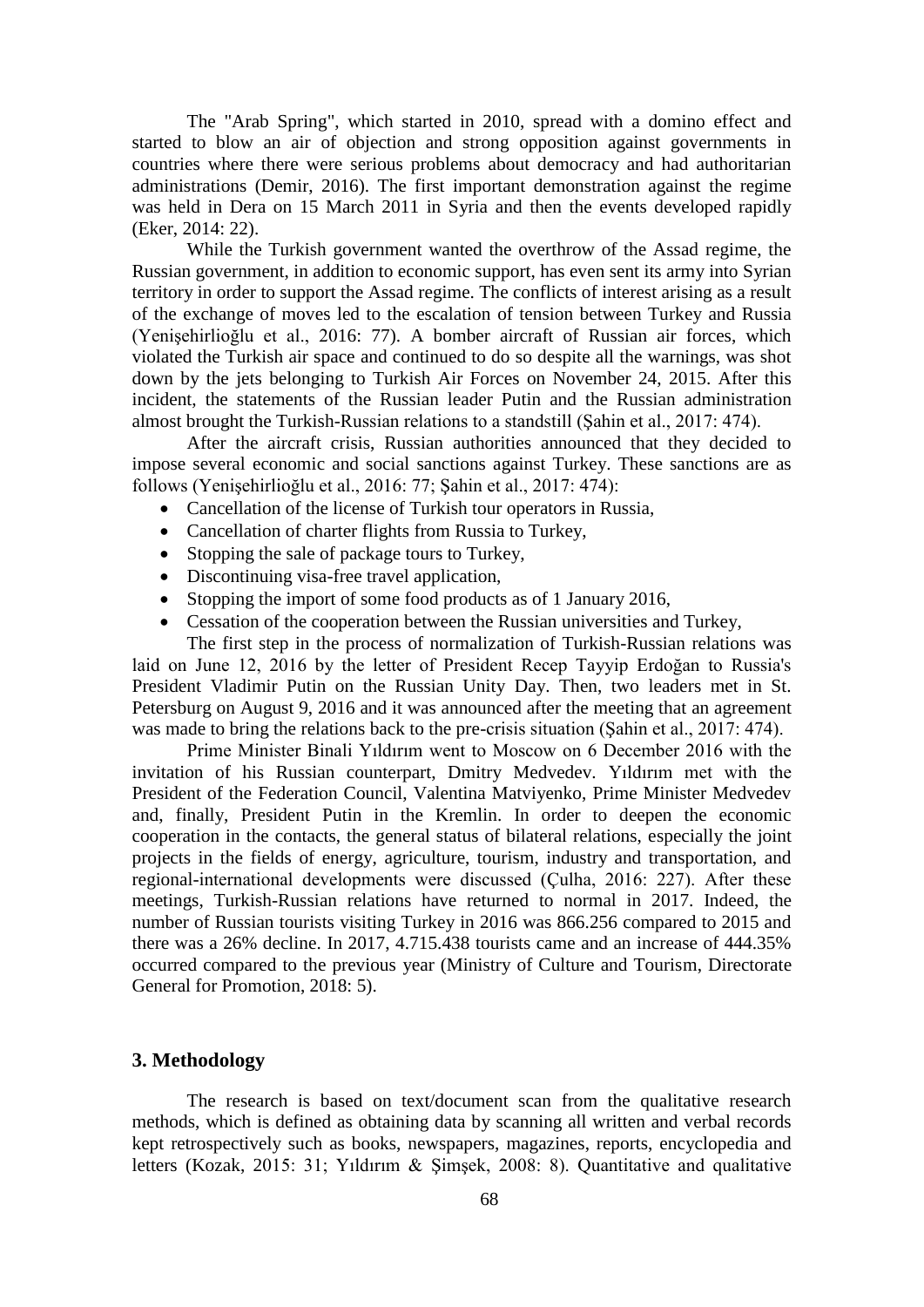content analysis can be made on texts and documents (Altunışık et al., 2005: 260). Document analysis has been carried out in accordance with the purpose of the research through the tourism statistics of Turkey Statistical Institute (TUIK), the Ministry of Culture and Tourism, Association of Turkish Travel Agencies (TURSAB), Hotel Association of Turkey (TUROB), magazines, booklets, brochures and reports (Altunışık et al., 2005: 65). In the research, the pre-crisis years of 2014-2015 and crisis period in 2016 and in 2017-2018, when relations returned to normal, were compared and the changes in the tourism demand have been interpreted in accordance with the international relations.

#### **3.1. Purpose and question of the research**

The main purpose of this research is to assess the effect of international relations on tourism demand in the context of the aircraft crisis between Turkey and Russia occurred on November 24, 2015. In line with this general purpose, the research questions to which answers are sought for are as follows;

- How did the international relations between RF-Turkey progress in the crisis period?
- Did the international relations between RF-Turkey affect the peace?
- Did the economic factors affecting the tourism demand in crisis (income, price, transportation, exchange rate, distance, accommodation, supply capacity and promotion activities) influence the Turkish tourism demand in the crisis?
- Did the socio-psychological factors (fashion, pleasures and habits, rest and relaxation, leisure time, gender, age, family structure, occupation, cultural and educational level) affect the Turkish tourism demand in the crisis?
- Did the external factor (political and social environment, war, terror, natural disasters, economic growth or stagnation, epidemics) affect the Turkish tourism demand in the crisis?

## **3.2. Findings**

The international tourism demand is usually measured in terms of the number of tourists going to the country of origin (sending tourists) from the country to the destination (the country accepting tourists or the place of attraction), or measured by the expenditure of tourists from the country sending tourists to the destination country. In addition, the number of overnight stays of tourists in the destination is also used as an alternative measure. It is the export revenue for the destination country of the arrival of the tourists and the import expense for the tourist sending country (Proença  $\&$ Soukiazis, 2005).

The development of international tourism depends on the establishment of good inter-governmental political relations. Agreements in airline passenger transport, customs taxes on tourists and decisions to be taken for the determination of visas directly affect tourism activities (Matthews, 1978). Ključnikov et al. (2018) investigate the actual size of the AirBnB accommodation sector in Prague, Czech Republic to identify its specific features and evaluate the situation and the impact of short-term rentals via AirBnB on Prague accommodation market in comparison with other European cities. AirBnB is the segment of sharing economy. The countries or cities may impose a number of prohibitions on rental demand due to a low-scale potential tax evasion. The removal of visas or the reduction of legal requirements will lead to an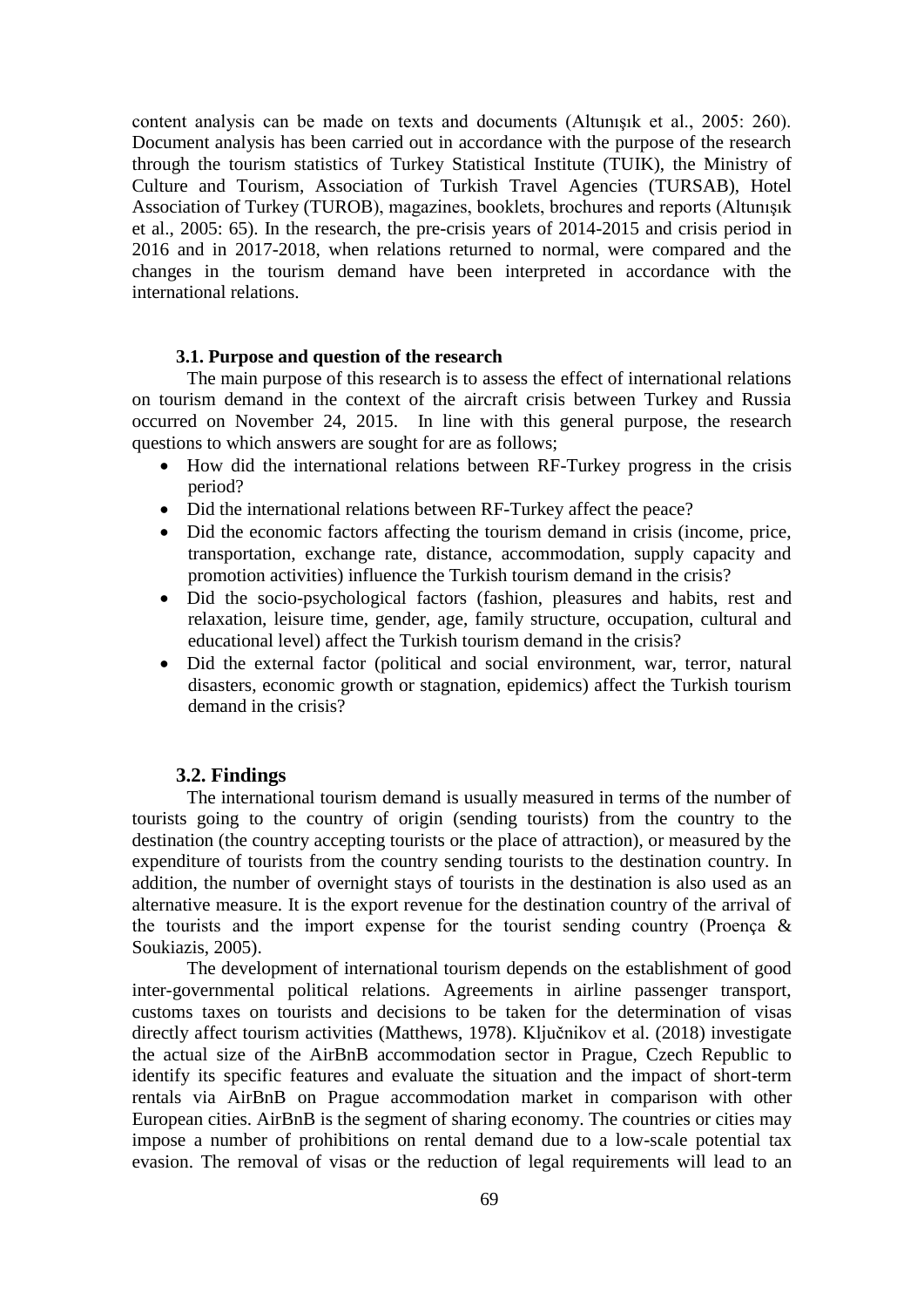increase in tourism demand. Indeed, the removal of visas as a sign of goodwill between Russian and Turkish governments in 2010 has increased the number of tourists coming to both countries. The place of Russian tourists in the tourism of Turkey, one of the important tourism destinations of the world, is significant (See table 2).

|                                        | 2014       | 2015       | 2016    | 2017                                 | 2018      |  |
|----------------------------------------|------------|------------|---------|--------------------------------------|-----------|--|
| Number of Arriving Tourists to Turkey  | 36.837.900 | 36.240.000 |         | 25.352.213   32.410.034   39.488.401 |           |  |
| Total Tourism Receipts (Thousand \$)   | 34.305.904 | 31.460.000 |         | 22.107.440   26.283.656   29.512.926 |           |  |
| Number of Russian Tourists             | 4.479.049  | 3.649.003  | 866.256 | 4.715.438                            | 5.964.613 |  |
| Share of Russian Tourists (%)          | 12.0       | 16.5       | 3.4     | 14.5                                 | 15.10     |  |
| Rate of Change Russian Tourists (%)    | 4.9        | $-18.5$    | $-76.2$ | $+444.35$                            | $+26.49$  |  |
| Russian Tourist Receipts (Thousand \$) | 3.471.263  | 2.609.037  | 548.340 | 2.159.671                            | 3.483.334 |  |

Table 2 **Number of Russian Tourists and Tourism Receipts**

Source: MCT (2018),TUIK (2018), Tourism Statistics.

In 2014, with pre-crisis and international relations continuing as normal, a total of 36.8 million tourists came to Turkey, 4,479,049 of which were Russian tourists. In 2015, 36.2 million tourists came to Turkey, 3,649,003 of which were Russian tourists. The number of Russian tourists is due to the economic crisis in Russia. In the aftermath of 2014, the value of Russian Ruble, trapped between decreasing oil prices on the one hand and Western sanctions that increased its pressure on the economy on the other, decreased 50% against US Dollars (www.bbc.com). Following the aircraft crisis and the subsequent sanctions from Russia, 25.352.213 tourists came to Turkey in 2016 and the number of Russian tourists decreased by-76%, to the number of 866.256.

In 2017, with the effect of resolving the aircraft crisis between Russia and Turkey, the number of tourists coming from Russia reached 4,715,438 compared to the previous year, which resulted a big bang in the increase ratio (444.35%). In 2018, the number of tourists coming from Russia was 5,964,613 and the rate of increase in the number of Russian tourists was 26,49%. In 2017-2018, Russians got the lead for highest number of tourists visiting Turkey, changing the rankings in which the German citizens led for years. Data from the last three years show that the crisis is over in a short time of one year. Among the reasons for the crisis to be overcome in a short period of a year can be listed as bilateral meetings and dialogue process with the counterparts of the high-level statesmen such as the President, the prime minister, foreign minister, minister of culture and tourism, the chief of staff (Çulha, 2016). In addition, activities such as Turkey Festival, tourism forums, workshops, participation to tourism fairs, diplomacy and public relations were focused on by the Ministry of Culture and Tourism, TURSAB and tourism sector (MCT, 2018).

|                    | <b>Years</b> |            |            |            | Nationality Share % |       |       |       |
|--------------------|--------------|------------|------------|------------|---------------------|-------|-------|-------|
| <b>Nationality</b> | $2015*$      | 2016       | 2017       | 2018       | 2015*               | 2016  | 2017  | 2018  |
| <b>Russia</b>      | 3.649.003    | 866.256    | 4.715.438  | 5.964.613  | 10.07               | 3.42  | 14.55 | 15.10 |
| <b>Germany</b>     | 5.580.792    | 3.890.074  | 3.584.653  | 4.512.360  | 14.25               | 15.34 | 11.06 | 11.06 |
| <b>Britain</b>     | 2.512.139    | 1.711.481  | 1.658.715  | 2.254.871  | 6.93                | 6.75  | 5.12  | 5.71  |
| Georgia            | 1.911.832    | 2.206.266  | 2.438.730  | 2.069.392  | 5.27                | 8.70  | 7.52  | 5.24  |
| <b>Bulgaria</b>    | 1.693.591    | 1.690.766  | 1.852.867  | 2.386.885  | 5.03                | 6.67  | 5.72  | 6.04  |
| <b>OTHER</b>       | 20.892.643   | 14.987.370 | 18.159.631 | 22.300.280 | 57.65               | 59.12 | 56.03 | 56.47 |
| <b>TOTAL</b>       | 36.240.000   | 25.352.213 | 32.410.034 | 39.488.401 | 100.0               | 100.0 | 100.0 | 100.0 |

Table 3 **Comparison of Top Countries with Highest Tourists Visiting Turkey** 

Source: TURSAB (2018); TUROB (2017). Statistics.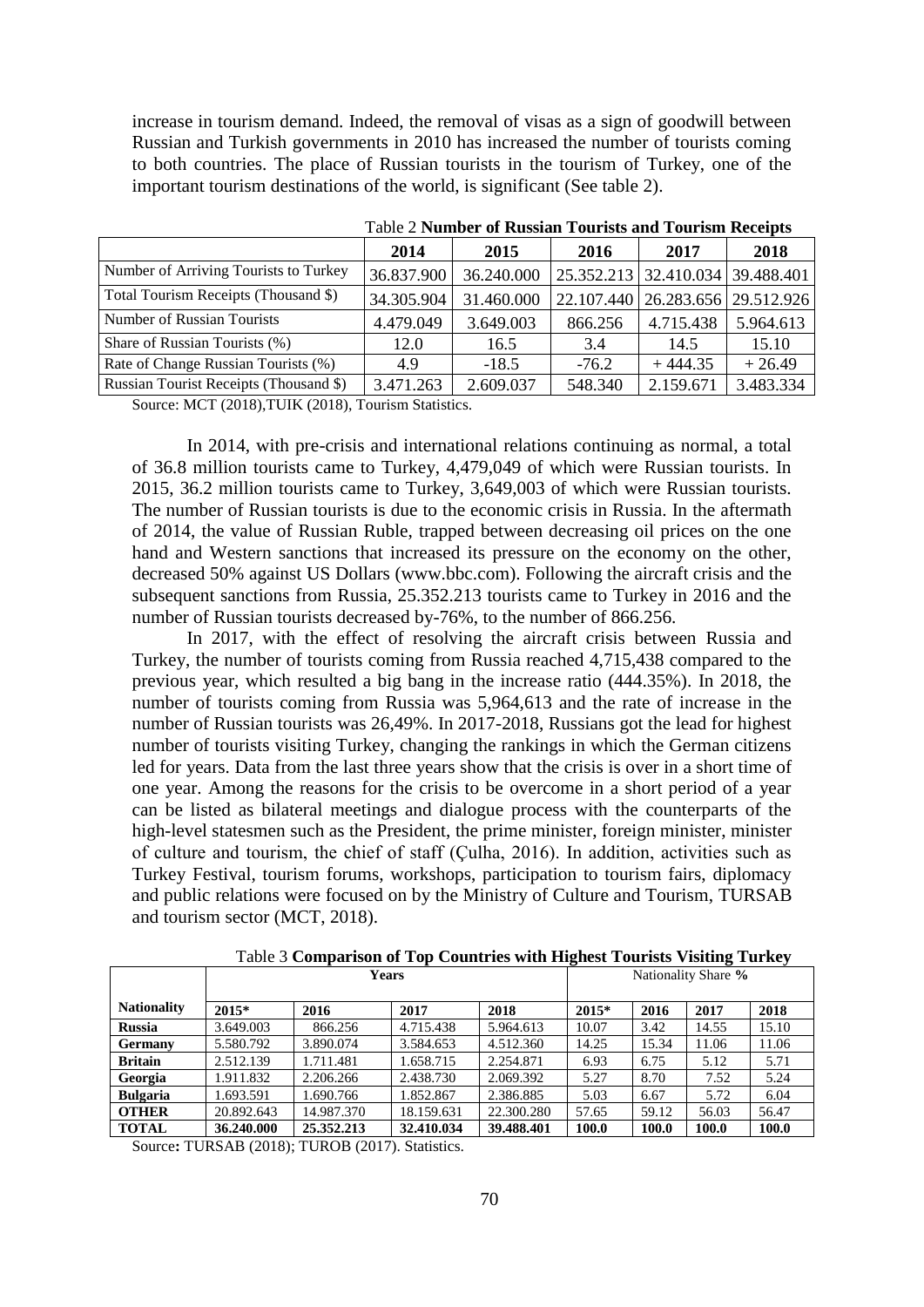Looking at the nationalities of the most visited tourists in 2015, the first three places belonged to Germany with 14.25%, Russian Federation with 10.17% and England with 7.06%. A serious decline took place in the number of foreign tourists coming to Turkey in 2016 and proportionately significant fluctuations have occurred. In the countries sending tourists to 2016, the number of foreign tourists coming from Georgia increased by 15.40% and serious decreases are observed in the remaining countries, however, the highest foreign tourist decrease is observed to be from Russian Federation, with a ratio of 76.26%. It is obvious that the factor underlying such a decrease for the Russian Federation is the aircraft crisis. Another striking finding is the high decrease in the number and proportion of foreign tourists from European countries (31.87% in the UK - 30.30% in Germany). The reason for the loss of tourists from the German and UK market outside the Russian market in 2016 was the suicide attacks of the terrorist organizations such as PKK and ISIS, the terrorist attacks in Sultan Ahmet Square and Atatürk Airport, and the coup attempt on July 15th (Köşker, 2016).

In 2017, the number of tourists coming from Russia after the crisis increased dramatically, while it is observed that the number of European-based tourists and the decrease in their rates (5% in the UK - 7.9% in Germany) continued. According to the data of 2018, there has been a serious increase in the foreign tourist count coming from both Russia and the European countries such as Germany and England in terms of the proportional and numeric distribution of foreign tourists coming to Turkey based on their nationalities. The proportional increase of Russian tourists visiting Turkey in 2018 was realized as 20.94% compared to the previous year. It is observed that there is a 20.56% increase in the number of tourists coming from Germany and the proportion increase of tourists coming from the UK is 26.44%.

Factors influencing the choice of destinations in the literature include geographic characteristics of the destination, infrastructure and superstructure status, transportation facilities, historical and cultural attractions, natural beauties, regional architecture, service quality and recreational activities (Davras & Uslu, 2019). Other matters in destination selection include the distance to destination, tourist typologies, the buying behavior of tourists, not only the price factor and political factors, but also the climate, subculture, family, social classes, age, occupation, income situation and lifestyle (Kotler et al., 2013).

|                  | Years      |            |            | Market Share % |       |       |  |
|------------------|------------|------------|------------|----------------|-------|-------|--|
| <b>Countries</b> | 2015       | 2016       | 2017       | 2015           | 2016  | 2017  |  |
| Finland          | 3.066.658  | 2.894.394  | 3.333.000  | 14.6           | 14.5  | 12.42 |  |
| China            | 1.284 324  | 1 676 214  | 2.003.000  | 6.1            | 8.4   | 7.46  |  |
| Estonia          | 1.476.915  | 1.511.413  | 1.728.000  | 7.0            | 7.5   | 6.43  |  |
| Poland           | 1.321.767  | 1.103.532  | 1.230.000  | 6.3            | 5.5   | 4.58  |  |
| Germany          | 1.111.448  | 1.057.388  | 1.229.000  | 5.3            | 5.3   | 4.57  |  |
| Thailand         | 675.089    | 866.597    | 1.094.000  | 3.2            | 4.3   | 4.07  |  |
| Cyprus           | 550.327    | 812.741    | 869.000    | 2.6            | 4.0   | 3.24  |  |
| Turkey           | 3.649.003  | 866.256    | 4.715.438  | 17.4           | 4.3   | 17.57 |  |
| Spain            | 692.996    | 789.769    | 929.000    | 3.3            | 3.9   | 3.46  |  |
| Greece           | 633.585    | 782.476    | 856.000    | 3.0            | 3.9   | 3.18  |  |
| Other countries  | 5.459.370  | 8.582.348  | 10.853.562 | 26.1           | 43.0  | 40.02 |  |
| <b>TOTAL</b>     | 20.921.482 | 19.943.048 | 26.840.000 | 100.0          | 100.0 | 100.0 |  |

Table 4 **Preferred Destinations by Russian Tourists**

Source: TURSAB, 2018.

Referring to Table 4, Turkey is the first destination preferred by the Russians with a ratio of 17.4% and a tourist count of 3.649.003, followed by Finland with a ratio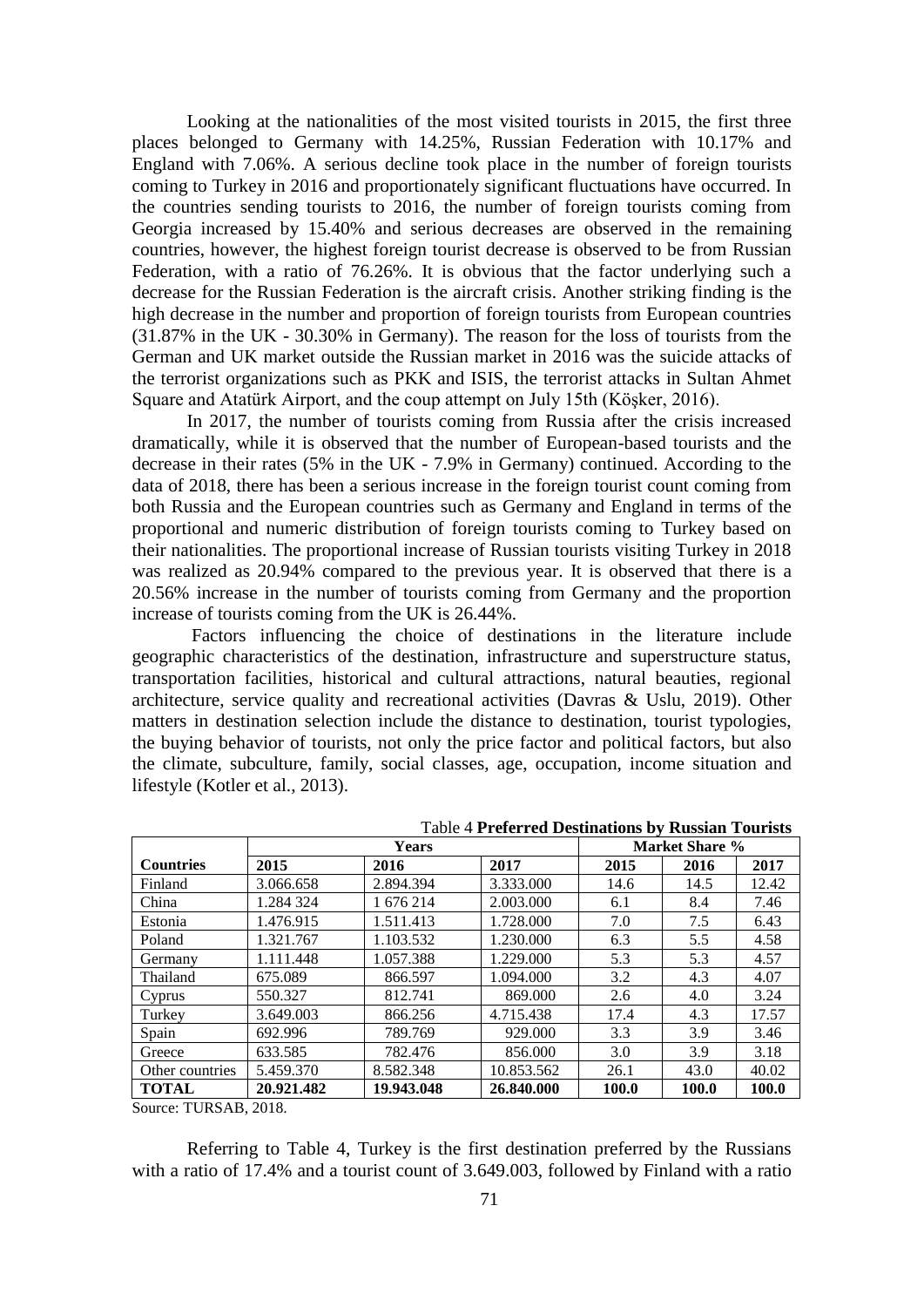of 14.6% and a tourist count of 3.066.658 in the second place and Estonia with a ratio of 7.0% and a tourist count of 1.476.915 in the third place. This is followed by Poland with 6.3% and China with 6.1%. In 2016, this number and ratio of tourists decreased by 4.3% to 866.256 with the aircraft crisis between Turkey and Russia. With the resolution of the crisis, Turkey once again became the highest number of visited destination with a ratio of 17.57% and 4.715.438 tourists in 2017. It is observed that first destination that comes to mind of Russians for holiday is Turkey. The Russians prefer hot destinations as holiday destinations and also carry out touristic visits to the neighboring countries (Finland, Estonia, China, Germany etc.). Moreover, it is observed via this table that tourists prefer different destinations during the crisis periods. While 5.5 million Russian tourists preferred other countries in 2015, 8.5 million tourists preferred them in 2016. Around 3 million tourists who did not come to Turkey because of the crisis shifted to other countries.

#### **4. Conclusion and Suggestions**

In international relations, where conflicts, wars, migrations, human rights violations and extremist movements are increasing, the establishment of political balances has become very difficult. Balanced relations between the states will enable overcoming this difficult situation. However, interstate relations can be disrupted due to other countries as exemplified in the aircraft crisis between Turkey and Russia. The relations came to a point of halting with the Turkish Army Forces taking down the waraircraft of the Russian Federation Air Forces, which was situated in Syria due to the civil war, on 24.11.2015 due to border violation against Turkey.

In this research, the effects of international relations on tourism demand are assessed on the aircraft crisis between Turkey and Russia. In 2016, when the aircraft crisis occurred, a tourist loss ratio of 76% was experienced. In addition to the Russian market, tourist losses were experienced in Germany and the UK market in 2016 due to PKK, ISIS and FETO terrorist incidents. As a result of bilateral negotiations carried out the post-crisis statesmen, the activities conducted by Culture and Tourism Ministry with the cooperation of TURSAB and tourism sector, Turkey has weathered the crisis in a short period of 1 year. After the crisis, the number of tourists coming from Russia reached 4,715,438 compared to the previous year, which resulted a big bang in the increase ratio (444.35%). In 2018, the number of tourists coming from Russia was 5,964,613 and the rate of increase in the number of Russian tourists was 26,49%.

As a response to Russia following an increasingly harsh and non-compromising policy against Turkey after the crisis (Demir, 2016), Turkey chose the way of diplomatic solutions and discussion, pointing out the damage that such a crisis could bring to both countries, especially to Turkey (Özçetin & Baybars-Hawks, 2018: 46). The meeting of Minister of Foreign Affairs Mevlüt Çavuşoğlu and Sergey Lavrov at AGIT summit on 03.12.2015, President Erdoğan sending an apology letter to Putin for taking down the Russian aircraft on 27.06.2016, Prime Minister Binali Yıldırım going to Moskov with the invitation of his Russian counterpart, Dmitriy Medvedev on 06.12.2016, the meeting between Putin and Turkish President Recep Tayyip Erdoğan in Moskov on 10.03.2017 (Çulha, 2016) helped the crisis to end in a short period of time and the relations to become normalized. Hence, the number of Russian tourists and the revenue increased beyond the pre-crisis period in 2017 and 2018.

The aircraft crisis between Russia and Turkey was difficult for Turkish tourism and led to significant losses in tourist count and tourism revenues. These losses indicate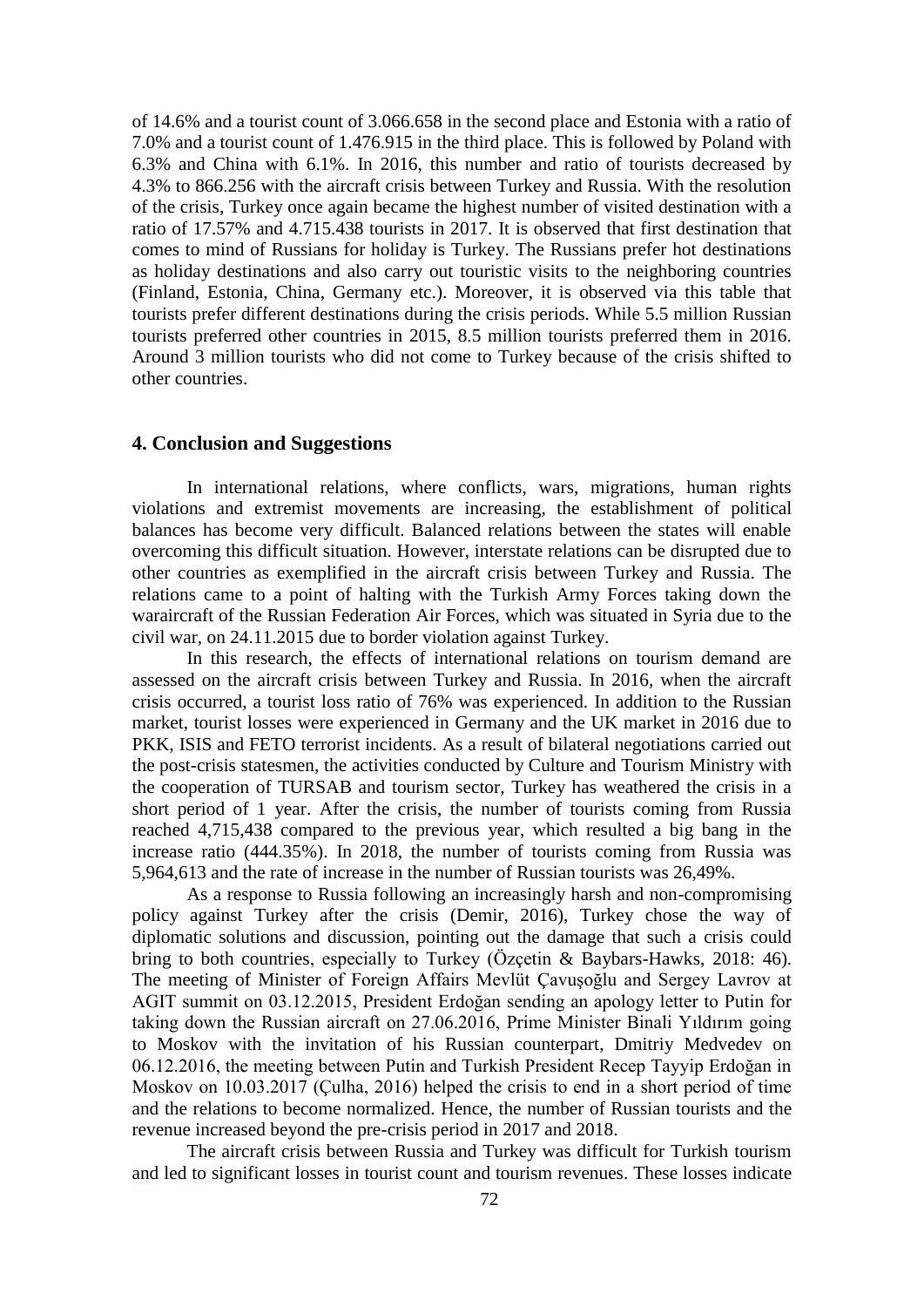that the international relations with Russia, which is the second country with most tourists sent to Turkey, is effective on tourism demand.

The fact that Russian tourists choose other countries instead of Turkey during the crisis (see table 4) indicates that the economic factors affecting tourism demands such as income, price, transportation, exchange rate, distance, accommodation, supply capacity and promotion activities and socio-psychological factors such as fashion, pleasures and habits, rest and relaxation, leisure time, gender, age, family structure, occupation, cultural and educational level did not affect the tourism demand. However, it is exhibited that international relations under political environment within the external factors affected the tourism demand during the aircraft crisis between Russia-Turkey.

Researches have been found in the literature scan indicating that crises affect the tourism demand. Can et al. (2018) concluded that political crises between two countries caused a decrease in trade volumes of countries. Köşker (2017) exhibits that terrorist attacks and political crises caused great economic losses for Turkish tourism in 2016. These results are also supported with relevant studies in the literature studies, in that economic crises affect the tourism demand by Ayaz (2016), that terrorism events affect the tourism demand by Enders and Sandler (1991) and Masinde et al. (2016), that the epidemics affect the tourism demand by Coles (2003), that the crises affect tourism by Ongun (2005) and Vanneste et al. (2017) and that politic crises tourism and tourism demand by Yenişehirlioğlu et al., (2016) and Bayramov & Abdullayev (2018).

A similar crisis process to Turkey-Russia aircraft crisis also occurred between Turkey and Israel. The period of tension and crisis between Turkey and Israel started with the "One Minute" statement that occurred in Davos on January 30, 2009 (Özdağ, 2011: 21). 558.183 Israeli tourists came to Turkey in 2008, while this number decreased to 311.582 in 2009 after the crisis (TUIK, 2008). On May 31, 2010, after Israel's attack on MV Mavi Marmara, Turkish-Israeli relations have entered into a severe crisis (Özdağ, 2011: 21). The same year, the number of Israeli tourists visiting Turkey has dropped to 109.559 (TURSAB, 2018). The relations between the two countries started to be normalized in 2013 when Israel declared a formal apology to the state, paid compensation to the families of the victims and lifted the embargo imposed on Gaza (Hasanov, 2014). With the normalization process, the number of Israeli tourists visiting Turkey increased every year and has reached 443,000 tourists in 2018 (TUIK, 2018; TURSAB, 2018).

Listed among the between the leading countries in the world with historical richness and natural beauties, Turkey stands out with important destinations having strong appeal. Due to developments in the world tourism and new trends, leading countries in tourism need to design new touristic products, moving the tourism away from the name of the country to the destination in order to strengthen the tourism (Davras & Uslu, 2019). This will provide ease and mobility in dealing with the crises that may occur. In addition, utilizing the geographical advantages as opposed to limited markets such as Europe and Russia, alternative markets such as Arabia, China and India should be addressed. In order to overcome the crises with least damage, the countries should be able to market the destinations well and pay attention to the factors that affect the choice of destination in order to focus the tourists on the destination name rather than the country name. Another crisis-coping method is to turn to domestic tourists in the domestic market.

The fact that the trade between Russia and Turkey is carried out with Turkish Lira and Ruble instead of dollars will eliminate the exchange rate losses, this will reflect to the tourism demand in a positive manner, increasing the purchasing power of Russian tourists.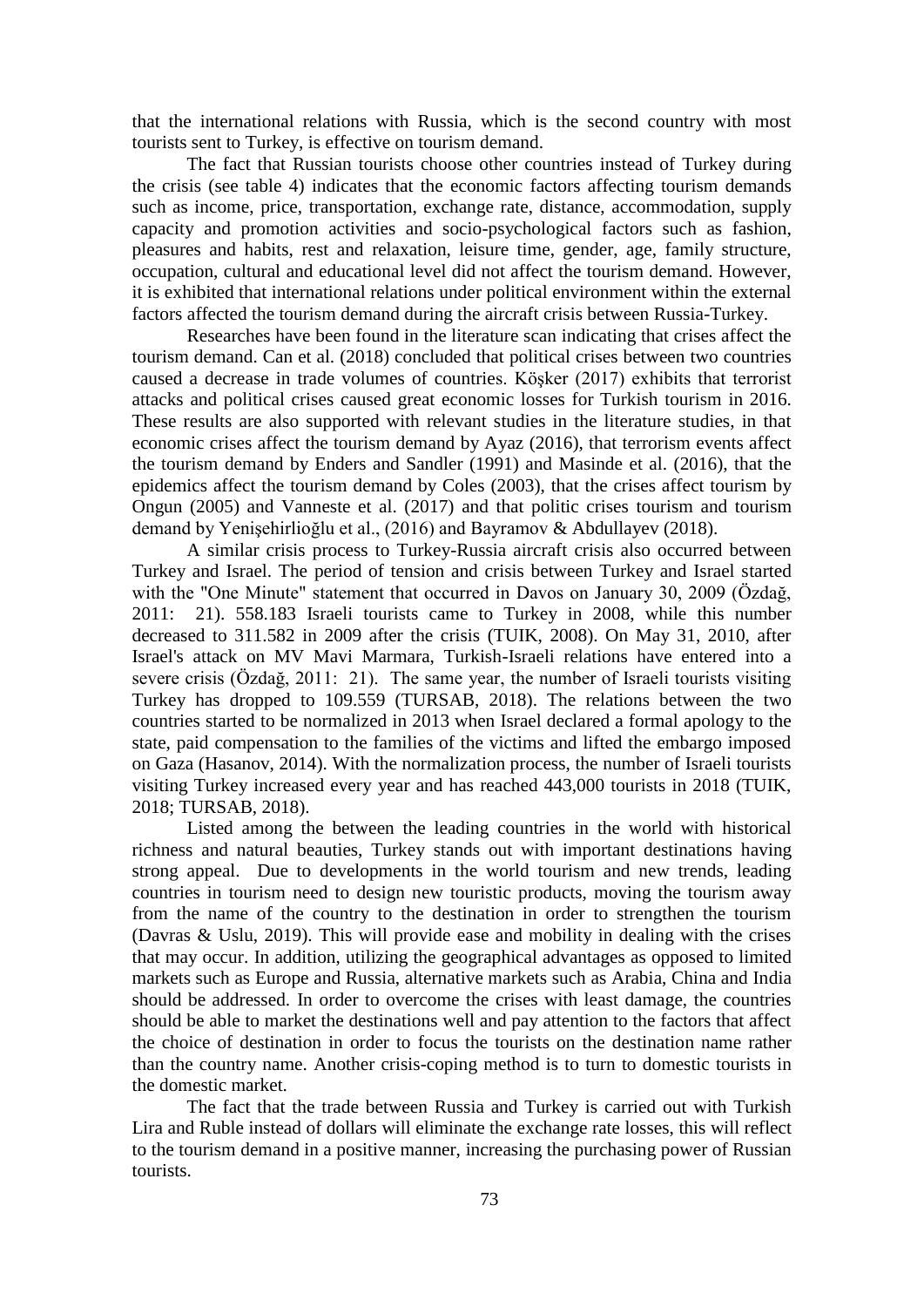The biggest limitation of the research is the fact that only the effects of the aircraft crisis between Turkey and Russia on tourism demand have been examined; incoming tourist counts from several other countries (for instance, Israel etc.) may be compared. The findings of the research and the interpretations thereof are based on secondary data. The opinions of Russian tourists may be obtained and added to the results of the research.

We can see the suggestion of good international relations between countries and the political influence on consumer behavior in tourism based on flights of tourist exchanges. For the researches planned to be carried out in the future, taking the opinions of Russian tourists will be able to explain the crises between Turkey and Russia in a better manner. Crisis strategies can be considered on a micro scale based on destinations such as Istanbul, Antalya, Muğla, Aydın and Cappadocia instead of considering them in a macro scale. Comparison of the crises arising between different countries such as Turkey and Russia Aircraft crisis can be made. The study is expected to shed a light on the tourism sector for possible crises that may arise in Turkey.

### **References**

- 1. Albeni, M., & Ongun, U. (2005). The significans of Antalya's tourism in Turkish tourism and the effects of crisis on tourism in Antalya, *Journal Of SDU Economics and Administrative Sciences Faculty, 10*(2), 93-112.
- 2. Altunışık, R., Coşkun, R., Bayraktaroğlu, S., & Yıldırım, E. (2005). *Research Methods in Social Sciences (SPSS Applied)*, 4th Edition, Sakarya; Sakarya Publishing.
- 3. Alvarez, L. S, Diaz A. M., & Casielles R. V. (2007). Relationship marketing and information and communication technologies: analysis of retail travel agencies, *Journal of Travel Research, 4*(5), 453-463.
- 4. Ayaz, N. (2016). An analysis on the impact of economıc crises over tourism sector. *Electronic Journal of Social Sciences, 15*(59), 1360-1371.
- 5. Aydemir, B. & Bal, K. (2018). Tourism as a Foreign Policy Tool: The Case of Ghana, *Journal of Turkish Tourism Research*, *2*(1), 71-84.
- 6. Aymankuy, Y. Ş. (2001). Turizm Sektöründe Kriz Yönetimi, *Balıkesir Üniversitesi Sosyal Bilimler Dergisi, 6*(2), 100-123.
- 7. Bahar, O., & Kozak, M. (2013). *Tourism Economics*. Eskisehir: Anadolu University Press.
- 8. Bayramov, E., & Abdullayev, A. (2018). Effects of political conflict and terrorism on tourism: How crisis has challenged Turkey's tourism development. B. Udvari & E. Voszka (eds.). In *Challenges in National and International Economic Policies*.University of Szeged, 160-175.
- 9. BBC (2014). https://www.bbc.com/turkce/ekonomi/2014/12/141215\_rusya\_mb, *(accessed in December 25, 2018)*.
- 10. Beirman, D. (2003). *Restoring Tourism Destination in Crisis: A Strategic Management Approach*. Crows Nest, Australia: Allen & Unwin,
- 11. Can, E., Özmutlu, S. Y., & Aykaç, C. (2018). An econometric analysis on Turkey-Russia Aircraft Crisis. *Internatıonal Social Research Congress*, 26-27 April 2018 (p.14), Istanbul/Turkey.
- 12. Coles, T. (2003). A local reading of a global disaster. *Journal of Travel & Tourism Marketing*, *15*(3), 173-197.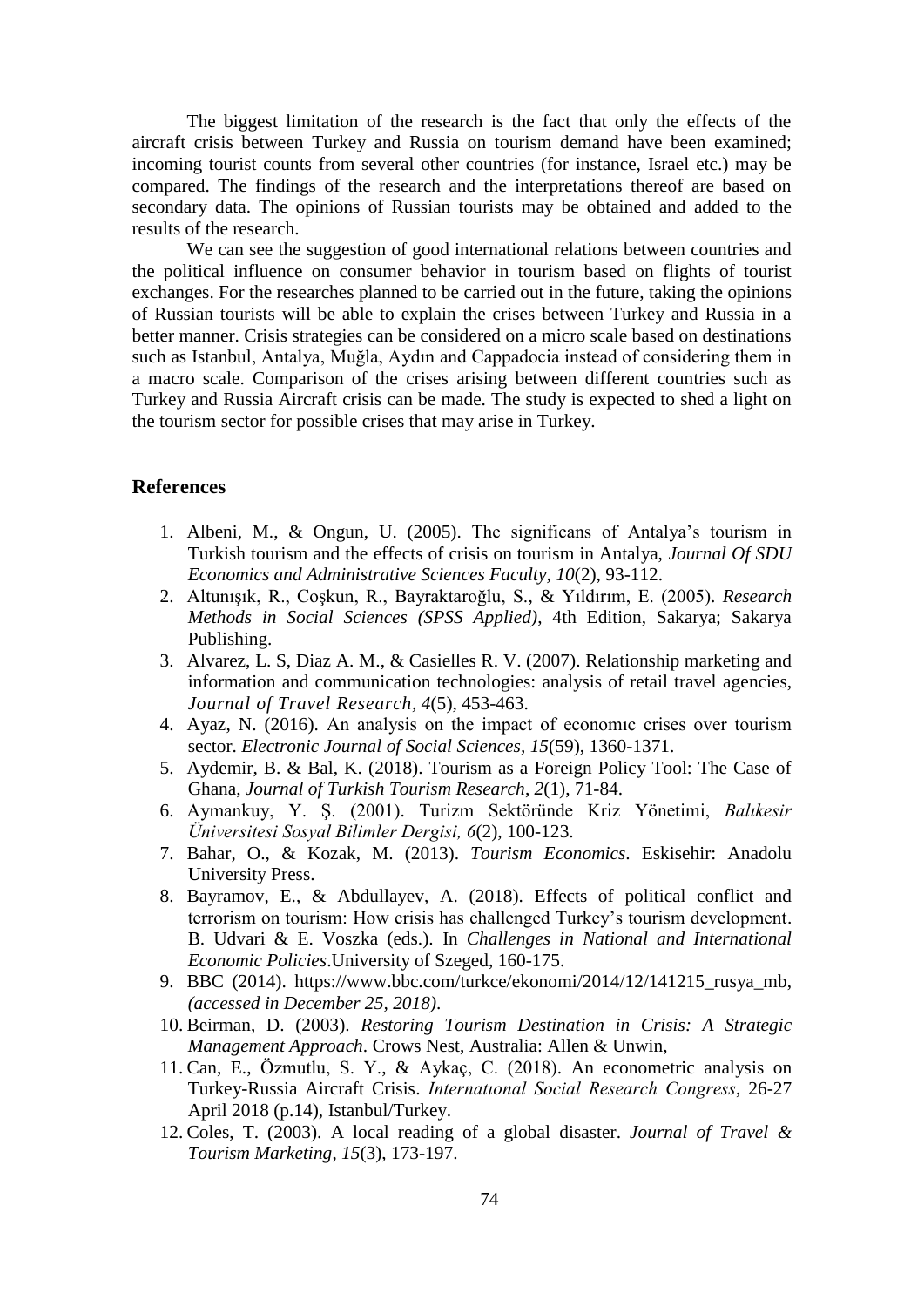- 13. Çulha, E. (2016). Chronology of Turkish-Russian Relations (1991-2017). *Marmara University Journal of Turkology*, *3*(2), 287-298.
- 14. Davras, Ö., & Uslu, A. (2019). Effect on destination satisfaction of the destination selection factors: a research on English tourists in Fethiye. *MANAS Journal of Social Studies*, *8*(1/1), 691-708.
- 15. Davras, M. G., & Aktel, M. (2018). The reflections of 2015-2016 crisis on tourism in Turkey.
- 16. *Suleyman Demirel University Visionary Journal, 9*(21), 27-38.
- 17. Demir, A. F. (2016). Reflections and effects of the Syrian crisis on Turkish-Russian relations. *Marmara University Journal of Turkology*, *3*(2), 139-151.
- 18. Dinçer, Ö. (1992). *Strategic Management and Business Policy*, Istanbul: Timaj Printing House.
- 19. Eker, S. (2014). Syria Crisis and Reflections on Jordan. *Journal Of Çankırı Karatekin University Economics And Administrative Sciences Faculty, 4*(2), 21- 34.
- 20. Enders, W., & Sandler, T. (1991). Causality between transnational terrorism and tourism: The case of Spain. *Studies in Conflict & Terrorism, 14*(1), 49-58.
- 21. Erşen, E. (2016). Normalization of Turkish-Russian relations under the shadow of the Syrian problem. *Marmara University Journal of Turkology*, *3*(2), 153- 171.
- 22. Fletcher, J., Fyall, A., Gilbert, D., & Wanhill, S. (2012). *Tourism: Principles and Practice* (6th Edition). Harlow: Pearson Education.
- 23. Frances, B. (2010). *Tourism Reassessed: Blight or Blessing*, Butterworth-Heinemann, UK:London.
- 24. Gajdošik, T., Hrubvoca, G., Šramek, J., Tittelbachova, Š. (2015). Approaches to the economization of cultural heritage in context of destination management in the Czech Republic. *Journal of Competitiveness, 7* (1), 22–34.
- 25. Glancy, M. (2011). *Political Economy of Tourism: A Critical Perspective, in: Global commodity chains and tourism*, Editor: Jan Mosedale, Routledge Publishing,USA: New York.
- 26. Hasanov, E. (2014). After the Mavi Marmara Turkey-İsraeli Relations. *ORMER Perspective Series, 6,* 1-8.
- 27. Henderson, J. C. (2007). *Tourism Crisis: Causes, Consequences and Management*. U.K.: [Routledge.](https://books.google.com.tr/url?client=ca-print-tandf_us-routledge&format=googleprint&num=0&id=il2TcBLnBgMC&q=http://www.routledge.com/9780750678346&usg=AFQjCNH79jS-OGQuUlSdEKcv3T8ALQSg9Q&source=gbs_buy_r)
- 28. Henderson C. J. (2016). *Tourism Crisis: Causes, Consequences and Management*. New York, USA: Routledge.
- 29. İmambeyli, V. (2015). Air crisis and Turkey-Russia Relations. *Journal of Perspective, 119,* 1-7.
- 30. Ključnikov, A., Krajčík, V., Vincúrová, Z. (2018). International Sharing Economy: the Case of AirBnB in the Czech Republic. *Economics and Sociology*, *11*(2), 126-137.
- 31. Konrad, G. (2017). *The SAGE International Encyclopedia of Travel and Tourism, in: Internaional Relations and tourism*, (Encyclopedia Articel 655), editor: Linda L. Lowry, Sage Puplishing, Inc. USA: Colifornia.
- 32. Kotler, P., Bowen, J., & James, M. (2003). *Marketing for Hospitality and Tourism (*Third Edition). New Jersey, USA: Prentice Hall.
- 33. Kozak, M, Kozak, M., & Kozak, N. (2015). *General Tourism Principles and Concepts* (18th Edition). Ankara: Detay Publishing.
- 34. Kozak, M. (2015). *Bilimsel Araştırma: Tasarım, Yazım ve Yayım Teknikleri*, Ankara: Detay Publishing.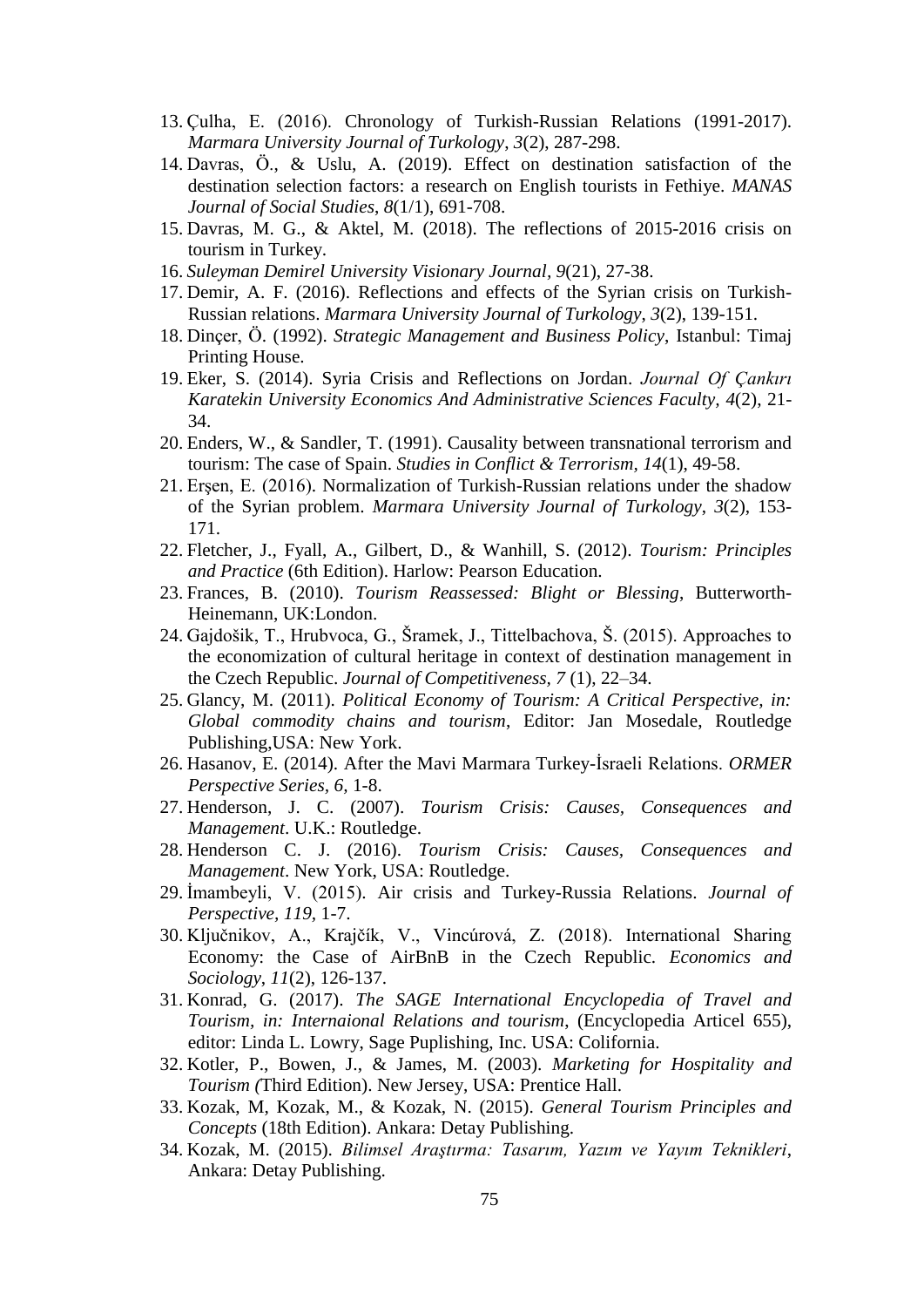- 35. Köşker, H. (2017). A research on the effects of the crisis to tourism sector: the example of Turkey in the 2016 year. *Journal of Academic Review, 62,* 216-233
- 36. Loganathan, N., Streimikiene, D., Mursitama, T. N., Shahbaz, M., Mardani, A. (2018). How Real Oil Prices and Domestic Financial Instabilities are Good for GCC Countries Tourism Demand in Malaysia? *Economics and Sociology, 11*(2), 112- 125.
- 37. Luecke, R. (2009). *Kriz Yönetimi*, Çev., Önder Sarıkaya, 3. Baskı, Harvard Business Press, Türkiye İş Bankası Kültür Yayınları, İstanbul.
- 38. Luštický, M., & Kincl, T. (2012). Tourism Destination Benchmarking: Evaluation and Selection of the Benchmarking Partners. *Journal of Competitiveness*, *4*(1), 99- 116.
- 39. Masinde, B. K., Buigut. S., & Mungatu, J. K. (2016). Modelling the temporal effect of terrorism on tourism in Kenya*. International Journal of Economics and Finance, 8*(12),10-20.
- 40. Matthews, H. G. (1978). International Tourism: A Political and Social Analysis. Cambridge, Schenkman Publishing Company.
- 41. MCT (2018). Ministry of Culture and Tourism (MCT) Directorate General for Promotion, Russia Market Report. [http://www.tanitma.gov.tr/Eklenti/59089,rusyapazarraporu2018,](http://www.tanitma.gov.tr/Eklenti/59089,rusyapazarraporu2018) (*accessed in February 01, 2019*).
- 42. Okumuş, F., & Karamustafa, K. (2005). Impact of an economıc crisis, *Annals of Tourism Research, 32*(49), 942–961.
- 43. Olalı, H. (1981). *Tourism Courses*. İzmir: İstiklal Press.
- 44. Özdağ, Ü. (2011). How real is the crisis between Ankara and Tel Aviv? *Journal of 21st Century, 5,* 21-30.
- 45. Özçetin, B. & Baybars-Hawks, B. (2018). Framing the Russian aircraft crisis: news discourse in Turkey's polarized media environment. *Journal of International Affairs, 57,* 33-47.
- 46. Paksoy, A. Ç. (1999). *Public Relations Practices in Turkey*, Istanbul: Route Publications.
- 47. Pizam, A. (1999). A comprehensive approach to classifying acts of crime and violence at tourism destinations. *Journal of Travel Research, 38*(2), 5-12.
- 48. Proença, S. A., & Soukiazis, E. (2005). Demand for tourism in Portugal: A panel data approach. [http://www4.fe.uc.pt/ceue/working\\_papers/isaraelias29.pdf,](http://www4.fe.uc.pt/ceue/working_papers/isaraelias29.pdf) (*accessed in February 02, 2019*).
- *49.* Reilly, A. (1987). Are organizations ready for crisis? A managerial scorecard. *Columbia Journal of World Business, 22,* 79-88.
- 50. Seçilmiş, C., Kılıç, İ., & Doğantekin, A. (2017). The impact of the political crisis on tourism and a crisis management model proposal. *The First International Congress On Future Of Tourism: Innovation, Entrepreneurship and Sustainability*, 28-30 September 2017 (p.498), Mersin/Turkey.
- 51. Simone, P. (2007). Preface: the tsunami of 26 December 2005, PATA's initial responses. E. Laws, B. Prideaux & K. Chon (eds.). In *Crisis Management in Tourism.* CABI, U.K.
- 52. Sönmez, S. F., Apostolopoulos Y., & Tarlow P. (1999). Tourism in crisis: managing the effects of terrorism. *Journal of Travel Research, 38*(1), 13-18.
- 53. Şahin, E., Konak, F., & Karaca, S. S. (2017). Impact of "aircraft crisis" between Turkey and Russia on Borsa Istanbul food, beverage and tourism indexes. *Business and Economics Research Journal, 8*(3), 473-485.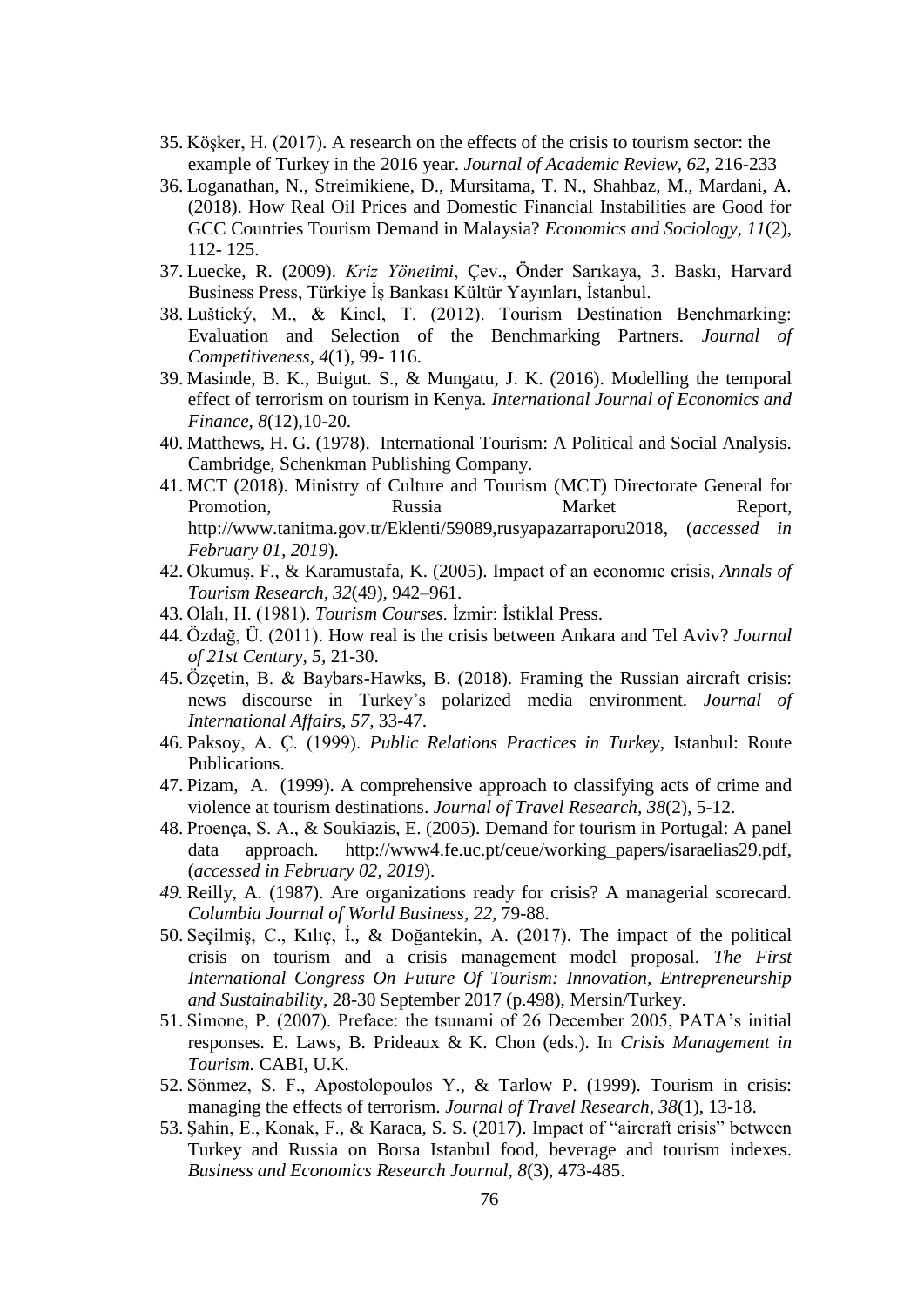- 54. Tengilimoğlu, D., & Öztürk, Y. (2004). *Public Relations in Business Management.* Ankara: *Seçkin Publishing*.
- 55. Tunç, A., & Saç, F. (1998). *General Tourism Development-Future.* Ankara: Detay Publishing.
- 56. TUROB (2017). Statistics. Hotel Association of Turkey, [http://www.turob.com/tr/istatistikler,](http://www.turob.com/tr/istatistikler) *(accessed in December 17, 2018)*.
- 57. TURSAB (2018). Statistics. Association of Turkish Travel Agencies, https://www.tursab.org.tr/istatistikler/milliyetlerine-gore-gelen-yabanci\*, (*accessed in January 27, 2019)*.
- 58. TUIK (2018). Tourism Statistics. Turkish Statistical Institute, www.tuik.gov.tr, (*accessed in January 30, 2019)*.
- 59. Tüz, M. (2002). *Crisis Instant Business Management*. Istanbul: Alfa Publications.
- 60. UNWTO (2018). United Nations World Tourism Organization Tourism Highlights, https://www.e-unwto.org/doi/pdf/10.18111/97892844198, (*accessed in February 02, 2019*).
- 61. Vanneste, D., Tudorache, P., Teodoroiu, F., & Steenberghen, T. (2017). The impact of the 2016 terrorist attacks in Brussels on tourism, journals.openedition.org/be.p.1-26, (*accessed in February 01, 2019*).
- 62. Yenişehirlioğlu, E., Salha, H., & Şahin, S. (2016). Research aimed at the effect of political crises on tourism demand: Russia's changing visage and its effects on Turkish tourism. *Balkan and Near Eastern Journal of Social Sciences, 02*(03), 74-83.
- 63. Yeşiltaş, M., Öztürk, İ., & F. Türkmen, F. (2008). An assessment in the perspective of possible solutions for terror effects on tourism sector. *Journal of Social Sciences*, *10*(1), 175-189.
- 64. Yıldırım, A., & Şimşek, H. (2008). *Qualitative Research Methods in Social Sciences* (7th Edition). Ankara: Seçkin Publishing.

### **Brief description of Author/Authors:**

# **Abdullah USLU**

#### **Assistant professor**

Department of tourism management Manavgat Faculty of Tourism Akdeniz University, Turkey Emek Mah. Piyade Er Fikret Karamusaoğlu Cd. No:156, 07600, Manavgat/Antalya/Turkey +90 242 742 70 25 auslu@akdeniz.edu.tr Abdullah is an assistant professor in the Faculty of Manavgat Tourism in Akdeniz University. His main research areas are tourist behaviour, destination management and

service quality.

## **Bayram Akay Asisstant Professor**  Department of travel management

School of Tourism and Hotel Management